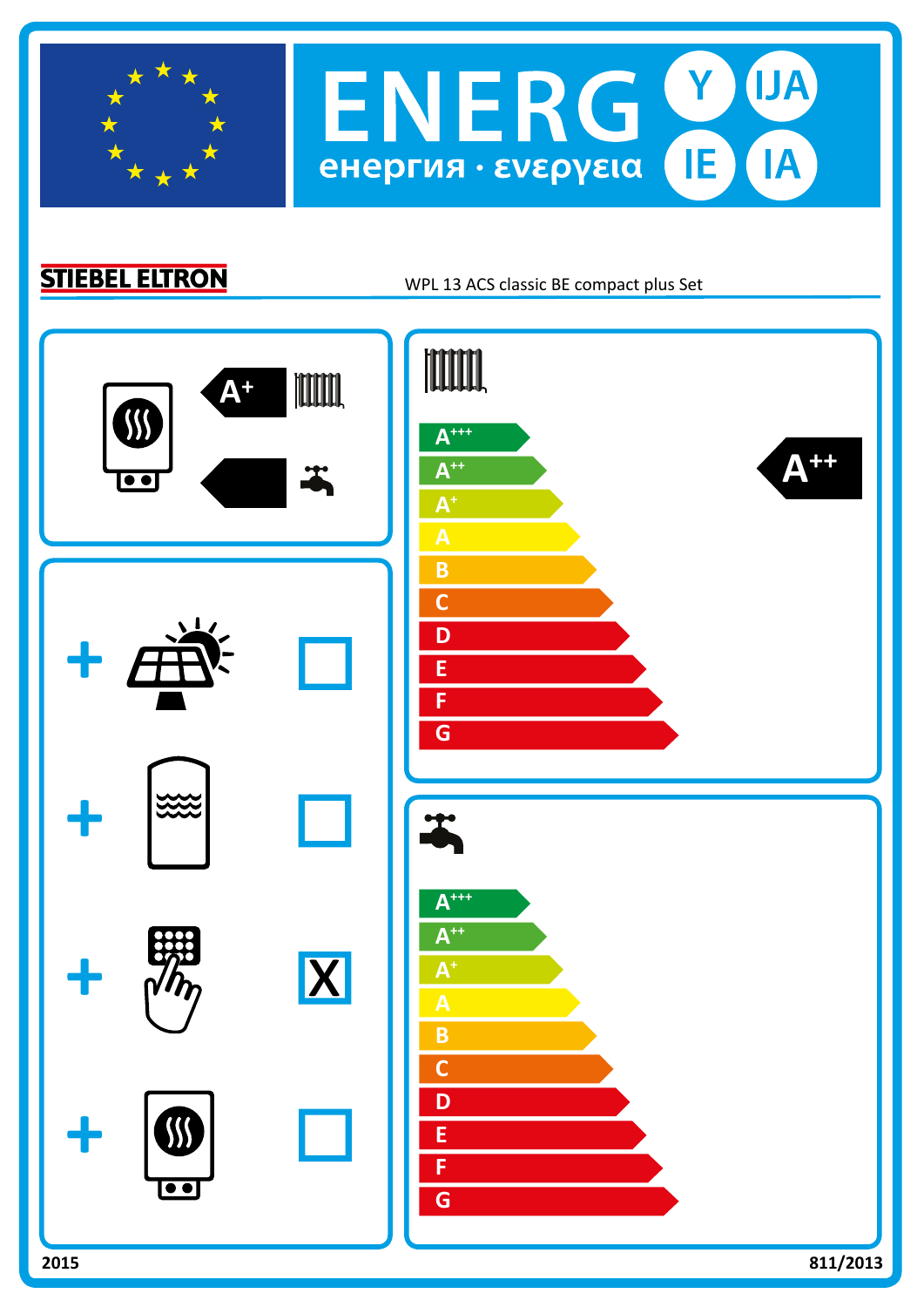## **Product datasheet: Composite system consisting of room heater and temperature controller to regulation (EU) no. 811/2013**

|                                                                                                                                              |      | WPL 13 ACS classic BE compact plus Set |
|----------------------------------------------------------------------------------------------------------------------------------------------|------|----------------------------------------|
|                                                                                                                                              |      | 239065                                 |
| Manufacturer                                                                                                                                 |      | <b>STIEBEL ELTRON</b>                  |
| Energy efficiency for central heating in moderate climates for medium<br>temperature applications                                            | $\%$ | 124                                    |
| Temperature controller class                                                                                                                 |      | VI                                     |
| Contribution of temperature controller to room heating energy efficiency                                                                     | $\%$ | 4                                      |
| Room heating energy efficiency of composite system under moderate<br>climatic conditions                                                     | $\%$ | 128                                    |
| Room heating energy efficiency of composite system under colder<br>climatic conditions                                                       | $\%$ | 116                                    |
| Room heating energy efficiency of composite system under warmer<br>climatic conditions                                                       | $\%$ | 164                                    |
| Value of differential between room heating energy efficiency under<br>moderate climatic conditions and that under colder climatic conditions | $\%$ | 12                                     |
| Value of differential between room heating energy efficiency under<br>warmer climatic conditions and that under moderate climatic conditions | $\%$ | 36                                     |
| Energy efficiency class for central heating in moderate climates for<br>medium temperature applications                                      |      | $A_{+}$                                |
| Room heating energy efficiency class of composite system under<br>moderate climatic conditions                                               |      | $A_{++}$                               |